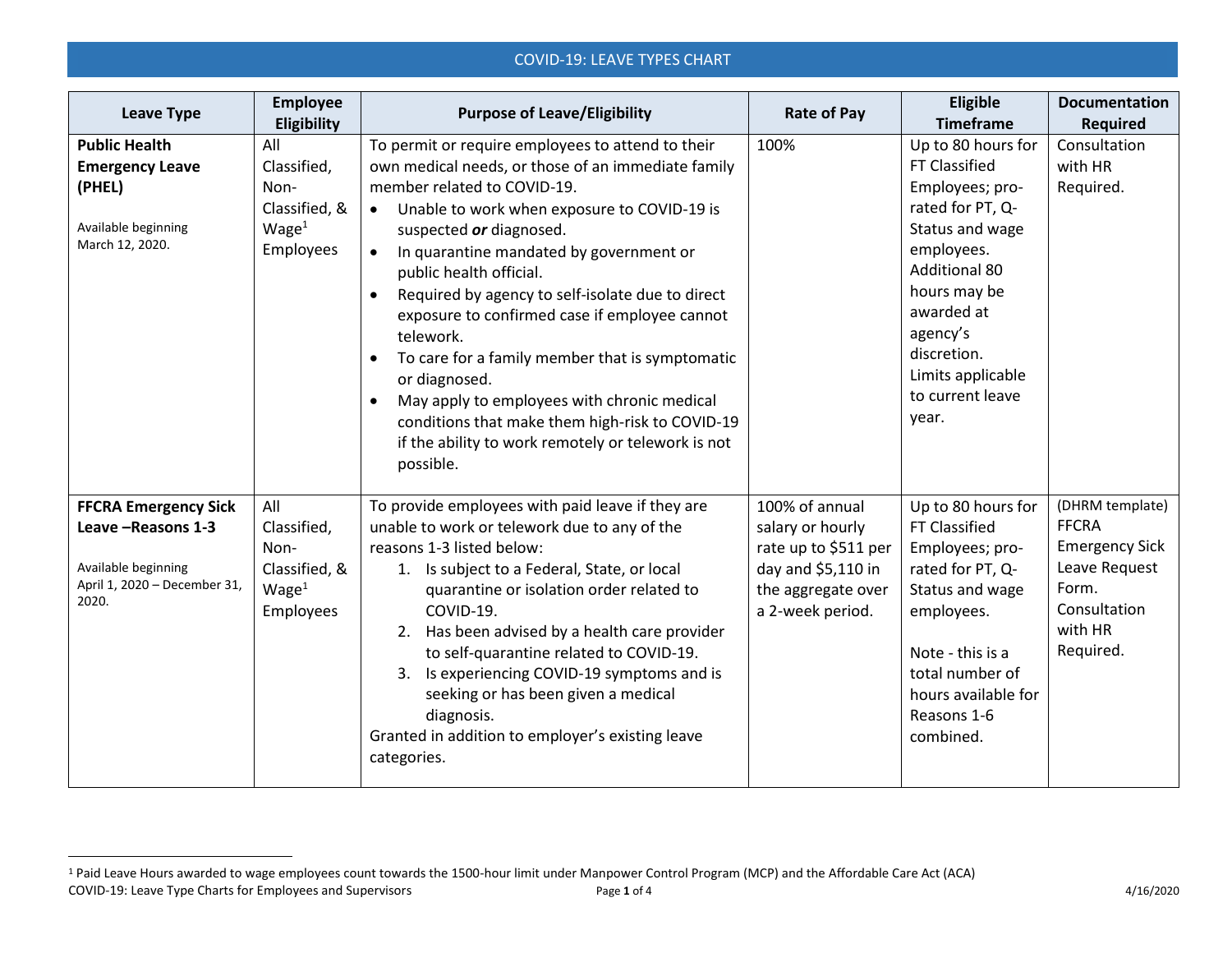| <b>COVID-19: LEAVE TYPES CHART</b>    |                                |                                                                  |                    |                              |                                         |
|---------------------------------------|--------------------------------|------------------------------------------------------------------|--------------------|------------------------------|-----------------------------------------|
| <b>Leave Type</b>                     | <b>Employee</b><br>Eligibility | <b>Purpose of Leave</b>                                          | <b>Rate of Pay</b> | Eligible<br><b>Timeframe</b> | <b>Documentation</b><br><b>Required</b> |
| <b>FFCRA Emergency Sick</b>           | All                            | To provide employees with paid leave if they are                 | Paid at 2/3 of     | Up to 80 hours for           | (DHRM template)                         |
| Leave - FFCRA Reasons                 | Classified,                    | unable to work or telework due to reasons 4, 5, or 6             | annual salary or   | FT Classified                | <b>FFCRA</b>                            |
| 4.5, and 6                            | Non-                           | listed below:                                                    | hourly rate up to  | Employees; pro-              | <b>Emergency Sick</b>                   |
|                                       | Classified, &                  | 4. Is caring for an <i>individual</i> <sup>2</sup> subject to an | \$200 per day and  | rated for PT, Q-             | Leave Request                           |
| Available beginning                   | Wage <sup>1</sup>              | order described in (1) or self-quarantine as                     | \$2,000 in the     | Status and wage              | Form.                                   |
| April 1, 2020 - December 31,          | Employees                      | described in (2).                                                | aggregate (over a  | employees.                   | Consultation                            |
| 2020.                                 |                                | 5. Is caring for a child under 18 years old whose                | 2-week period).    |                              | with HR                                 |
|                                       |                                | school or daycare is closed (or childcare                        |                    | Note - this is a             | Required.                               |
|                                       |                                | provider is unavailable) for reasons related                     |                    | total number of              |                                         |
|                                       |                                | to COVID-19.                                                     |                    | hours across all             |                                         |
|                                       |                                | 6. Is experiencing any other substantially                       |                    | Reasons 1-6                  |                                         |
|                                       |                                | similar condition specified by the Secretary                     |                    | combined.                    |                                         |
|                                       |                                | of Health and Human Services, in                                 |                    |                              |                                         |
|                                       |                                | consultation with the Secretaries of Labor                       |                    |                              |                                         |
|                                       |                                | and Treasury. <sup>3</sup>                                       |                    |                              |                                         |
|                                       |                                | Granted in addition to employer's existing leave                 |                    |                              |                                         |
|                                       |                                | categories.                                                      |                    |                              |                                         |
| <b>FFCRA Emergency</b>                | All                            | Leave for an employee who must care for their child              | Paid at 2/3 of     | Up to a maximum              | (DHRM template)                         |
| <b>Family and Medical</b>             | Classified,                    | (under age 18) because the school or child-care                  | annual salary or   | of 12 weeks (480             | <b>FFCRA Family</b>                     |
| <b>Leave Expansion (FML)</b>          | Non-                           | provider is closed/unavailable due to a public-health            | hourly rate up to  | hours) for all FML           | <b>Medical Leave</b>                    |
| -Child Care                           | Classified, &                  | emergency. (Available only to employees who                      | \$200 per day and  | types during a               | Request Form.                           |
|                                       | Wage <sup>4</sup>              | cannot work or telework.)                                        | \$12,000 in the    | leave year.                  | Consultation                            |
| Available beginning                   | Employees                      | The first two weeks are unpaid unless the employee               | aggregate (over a  |                              | with HR                                 |
| April 1, 2020 - December 31,<br>2020. | Employees                      | uses paid Emergency Sick Leave or any personal                   | 12-week period).   |                              | Required.                               |
|                                       | must have                      | leave other than sick leave to receive 100% pay.                 |                    |                              |                                         |
|                                       | worked for                     | Pay is awarded at 2/3 of salary for up to 10                     |                    |                              |                                         |
|                                       | 30 calendar                    | additional weeks using expanded family and medical               |                    |                              |                                         |
|                                       | days prior to                  | leave.                                                           |                    |                              |                                         |
|                                       | event.                         | Granted in addition to employer's existing leave                 |                    |                              |                                         |
|                                       |                                | categories.                                                      |                    |                              |                                         |
|                                       |                                |                                                                  |                    |                              |                                         |
|                                       |                                |                                                                  |                    |                              |                                         |

 $2$  Federal law does not define "individual" as a family member or based on any other relationship.

 $\overline{a}$ 

<sup>&</sup>lt;sup>3</sup> This reason has not yet been clarified by the Dept. of Labor.

COVID-19: Leave Type Charts for Employees and Supervisors Page **2** of 4 4/16/2020 <sup>4</sup> Paid Leave Hours awarded to wage employees count towards the 1500-hour limit under the MCP and the ACA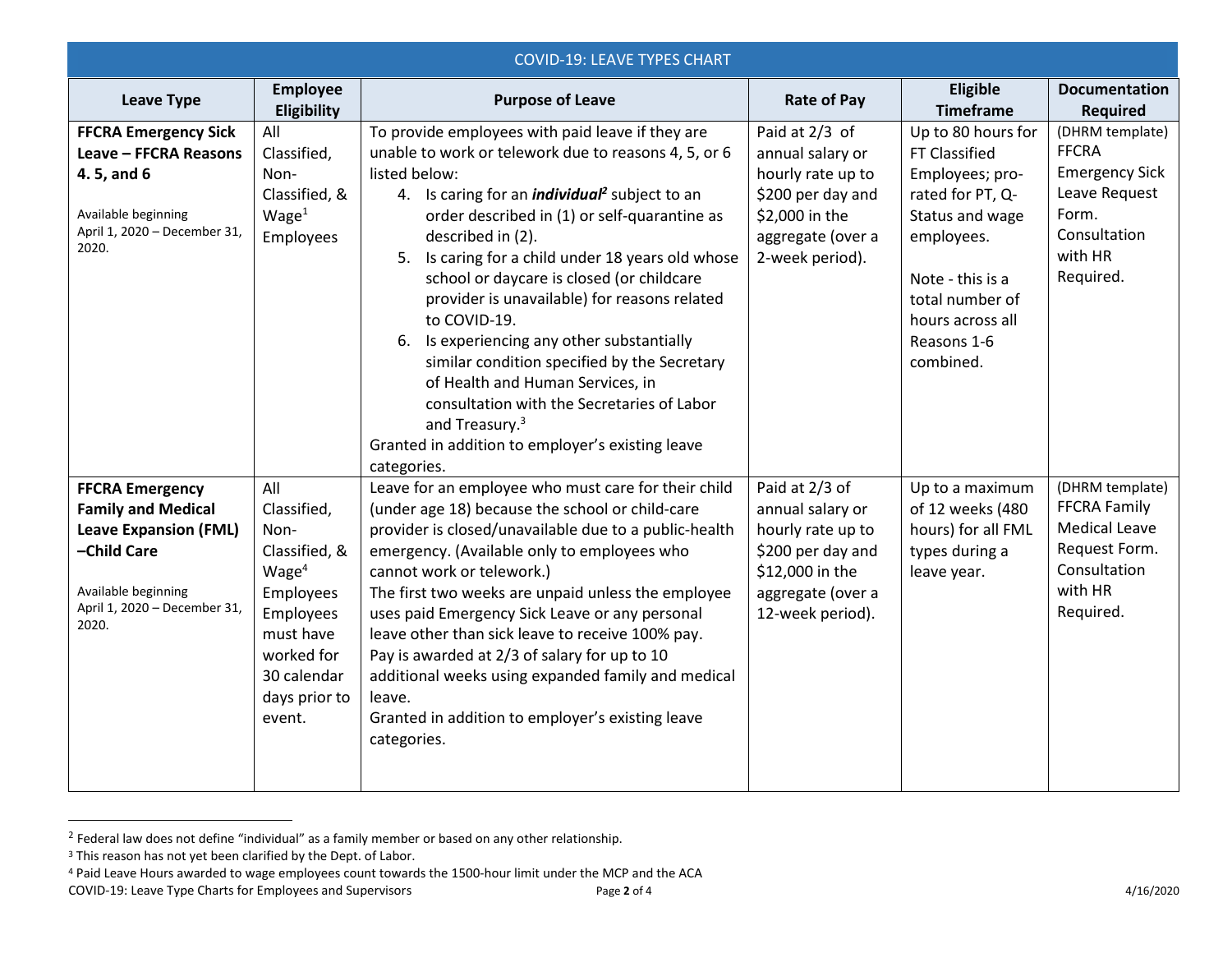| <b>COVID-19: LEAVE TYPES CHART</b>         |                                                                                            |                                                                                                                                                                                                                                                                                                                                                                                                                                                                                                                                                                                            |                                                                                     |                                                                        |                                                                                                                                      |  |
|--------------------------------------------|--------------------------------------------------------------------------------------------|--------------------------------------------------------------------------------------------------------------------------------------------------------------------------------------------------------------------------------------------------------------------------------------------------------------------------------------------------------------------------------------------------------------------------------------------------------------------------------------------------------------------------------------------------------------------------------------------|-------------------------------------------------------------------------------------|------------------------------------------------------------------------|--------------------------------------------------------------------------------------------------------------------------------------|--|
| <b>Leave Type</b>                          | <b>Employee</b><br>Eligibility                                                             | <b>Purpose of Leave</b>                                                                                                                                                                                                                                                                                                                                                                                                                                                                                                                                                                    | <b>Rate of Pay</b>                                                                  | Eligible<br><b>Timeframe</b>                                           | <b>Documentation</b><br><b>Required</b>                                                                                              |  |
| <b>VSDP Short Term</b><br>Disability (STD) | <b>VSDP</b><br>Participants<br>- Classified<br>with at least<br>1 year of<br>state service | VSDP eligible employees who develop COVID-19<br>symptoms or are diagnosed with COVID-19 must file<br>a claim for STD. This will provide income<br>replacement and preserves other leave types for the<br>employee to care for others that may develop<br>symptoms. Disability benefits are available only to<br>employees who are experiencing illness/injury.                                                                                                                                                                                                                             | 60%/80%/100%<br>income<br>replacement levels<br>based on years of<br>state service. | <b>Up to 125</b><br>workdays.                                          | <b>VSDP Claim</b><br>Paperwork-<br>requires<br>documentation<br>by a Healthcare<br>Provider.<br>Consultation<br>with HR<br>Required. |  |
| <b>VSDP - Sick Leave</b>                   | Classified<br>Employees<br>in VSDP                                                         | Available for the employee's own health conditions<br>and doctor visits. Normally used for conditions not<br>related to COVID-19. May be used after PHEL and<br>Emergency Sick Leave balances are exhausted unless<br>disability benefits are being paid for the employee's<br>condition.<br>Up to 33% of balance may be used if employee is<br>caring for a family member having a serious medical<br>condition.                                                                                                                                                                          | 100%                                                                                | Varies based on<br>years of state<br>service and<br>available balance. | Approval by<br>Supervisor                                                                                                            |  |
| $VSDP -$<br><b>Family/Personal Leave</b>   | Classified<br>Employees<br>in VSDP                                                         | Available for a family member's illness, funeral<br>and/or any other personal needs. May be used after<br>PHEL and Emergency Sick Leave balances are<br>exhausted or to supplement other leave types.                                                                                                                                                                                                                                                                                                                                                                                      | 100%                                                                                | Varies based on<br>years of state<br>service and<br>available balance. | Approval by<br>Supervisor                                                                                                            |  |
| <b>Traditional Sick Leave</b>              | Classified<br>Employees<br>in<br>Traditional<br>Sick Leave<br>Plan                         | Available for the employee's own health conditions<br>and doctor visits, personal medical procedures, and<br>time away from work for recovery. Additionally, up<br>to 48 hours per leave year may be used for the<br>illness or death of an immediate family member.<br>Normally used for conditions not related to COVID-<br>19. May be used after PHEL and Emergency Sick<br>Leave balances are exhausted for the employee's<br>own medical condition/treatment.<br>Up to 33% of balance may be used if employee is<br>caring for a family member having a serious medical<br>condition. | 100%                                                                                | Varies based on<br>years of state<br>service and<br>available balance. | Approval by<br>Supervisor                                                                                                            |  |